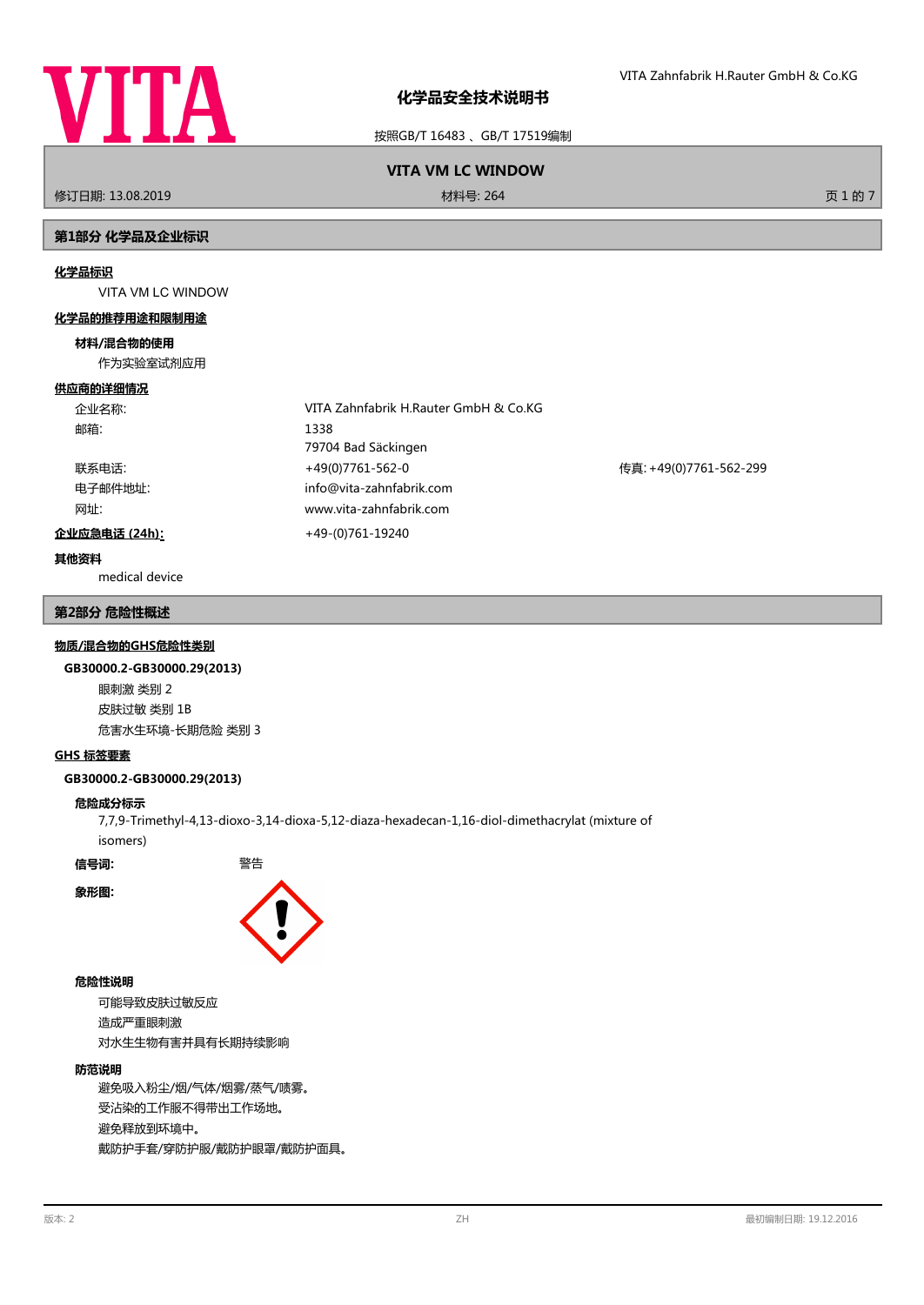#### 修订日期: 13.08.2019 材料号: 264 页 2 的 7

#### **其他危害**

没有相关信息。

# **第3部分 成分/组成信息**

# **混合物**

# **危险的成分**

| ICAS号      | 化学品名称                                                                                                      | 数量           |
|------------|------------------------------------------------------------------------------------------------------------|--------------|
| 72869-86-4 | 7,7,9-Trimethyl-4,13-dioxo-3,14-dioxa-5,12-diaza-hexadecan-1,16-diol-dimethacrylat<br>(mixture of isomers) | $30 - 35 \%$ |
| 94108-97-1 | Ditrimethylolpropane Tetraacrylate                                                                         | $10 - 15%$   |
| 2867-47-2  | 2-dimethylaminoethyl methacrylate                                                                          | $< 1$ %      |

#### **第4部分 急救措施**

#### **有关急救措施的描述**

# **若吸入**

提供新鲜空气。 如有疑问或症状仍然存在,寻求医疗咨询。

## **若皮肤接触**

接触到皮肤时,立刻用很多水 和 肥皂冲洗皮肤。 立即脱掉所有沾染的衣服,清洗后方可重新使用 必须医生处

理。 接触到皮肤时,立刻用很多水 和 肥皂冲洗皮肤。

#### **若眼睛接触**

与眼部接触后,翻开眼睑长时间地用清水冲洗并立即就医。

# **若食入**

立刻漱口,然后喝大量的水。

# **最重要的症状和健康影响**

没有相关信息。

# **对医生的特别提示**

症状处理。

#### **第5部分 消防措施**

#### **灭火介质**

依照周边环境决定防火措施。 **适合的灭火剂**

# **特别危险性**

不易燃 。

#### **消防人员的特殊保护设备和防范措施**

佩戴自给式呼吸设备和化学防护服。 全套防护衣。

#### **其他资料**

用喷水来灭掉气体/蒸气/雾。 分开收集受污染的灭火水。切勿使其流入排水管道或地表水域。

#### **第6部分 泄漏应急处理**

#### **作业人员防护措施、防护装备和应急处置程序**

提供足够的通风。 勿吸入气体/烟雾/蒸气/喷雾。 避免跟皮肤、眼睛和衣服接触。 使用个人防护装备

#### **环境保护措施**

勿使之进入地下水或水域。

#### **泄漏化学品的收容、清除方法及所使用的处置材料**

机械式吸取 取出的材料根据清除那一章处理。

#### **参照其他章节**

安全处理: 见 段 7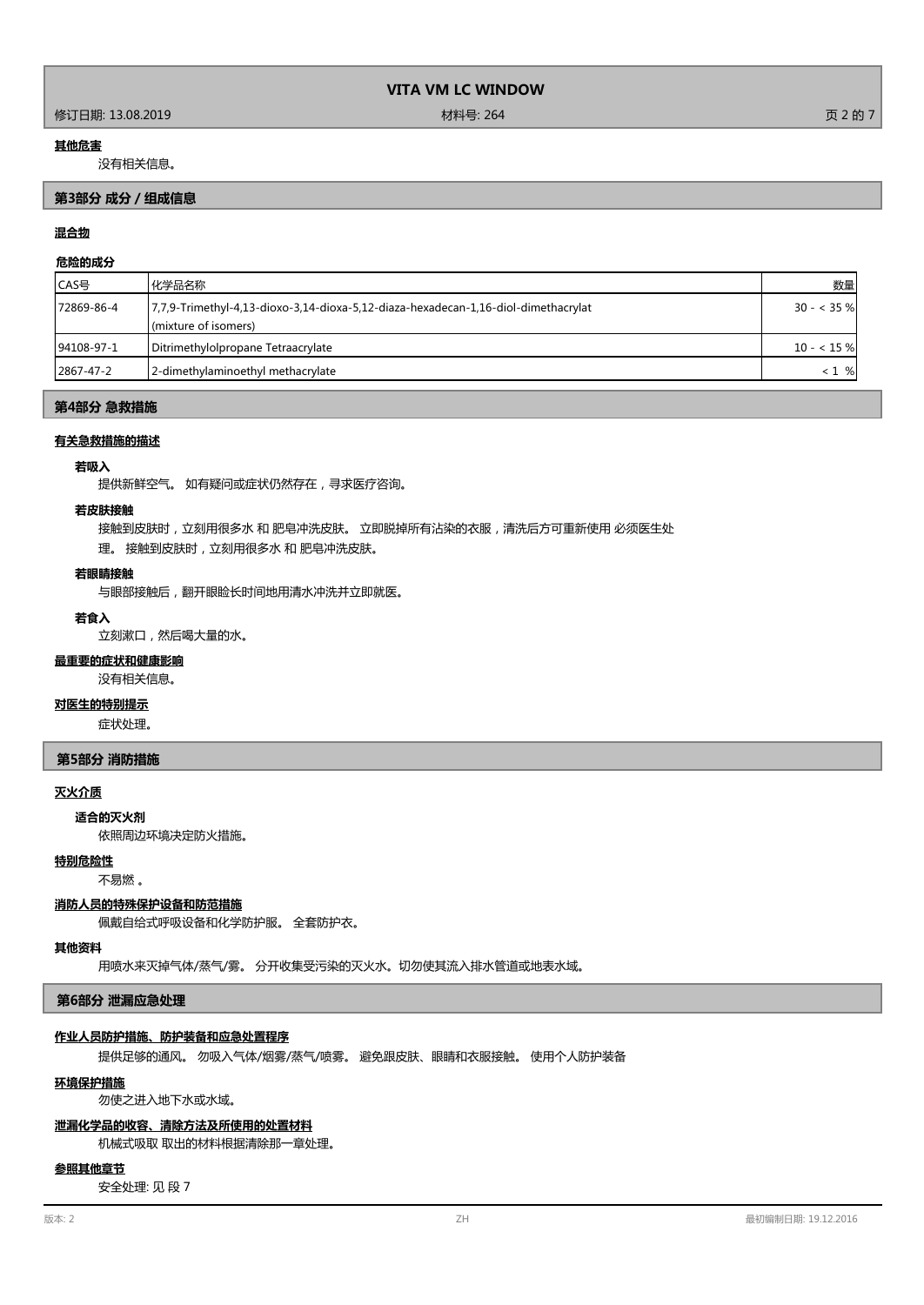# 修订日期: 13.08.2019 材料号: 264 页 3 的 7

个人防护装备: 见 段 8 垃圾处理: 见 段 13

# **第7部分 操作处置与储存**

# **操作注意事项**

# **关于安全操作的提示**

不需要特别的预防措施。

# **关于防火、防爆的提示**

不需要特别的防火措施。

# **安全储存的条件,包括任何不兼容性**

容器密封好。 **对存放空间和容器的要求**

#### **共同存放的提示**

不需要特别的预防措施。

# **第8部分 接触控制和个体防护**

# **控制参数**

# **工程控制方法**





#### **保护和卫生措施**

立即脱下受污、浸染的衣物。 制定并重视皮肤保护计划 休息前或工作后洗净手、脸,如有必要且淋浴。 在工作 场所不饮食、不抽烟、不擤鼻涕。

#### **眼部/面部防护**

适当的护眼装备: 护目镜。

#### **手部防护**

处理化学工作材料时,只能戴带有CE认证标记含四位数检验号码的化学防护手套。 挑选抗化学药品的防护手套 时,必须视工作场所特性而定的危险物质浓度和数量而定。 最好向手套制造厂家询问清楚以上所提特殊用途的 手套之化学药品抵抗性。 推荐的手套品牌 Dermatril P 击穿时间(最长的支撑时间) 30 min NBR (聚腈橡胶)

# **皮肤和身体防护**

防护服的使用。

# **呼吸防护**

在通风不足的情况下 戴呼吸防护装置。 确保有足够的通风且在关键位置上设置点状的抽气设施。 工作场所的技 术通风

# **第9部分 理化特性**

# **基本物理和化学性质信息**

| 聚合状态:<br>颜色:<br>气味: | 特征性 |          |
|---------------------|-----|----------|
| pH值:                |     | 没有界定     |
| 物理状态变化              |     |          |
| 熔点:                 |     | 没有界定     |
| 沸点/沸腾范围:            |     | 251 °C   |
| 闪点:                 |     | > 250 °C |
| 易燃性                 |     |          |

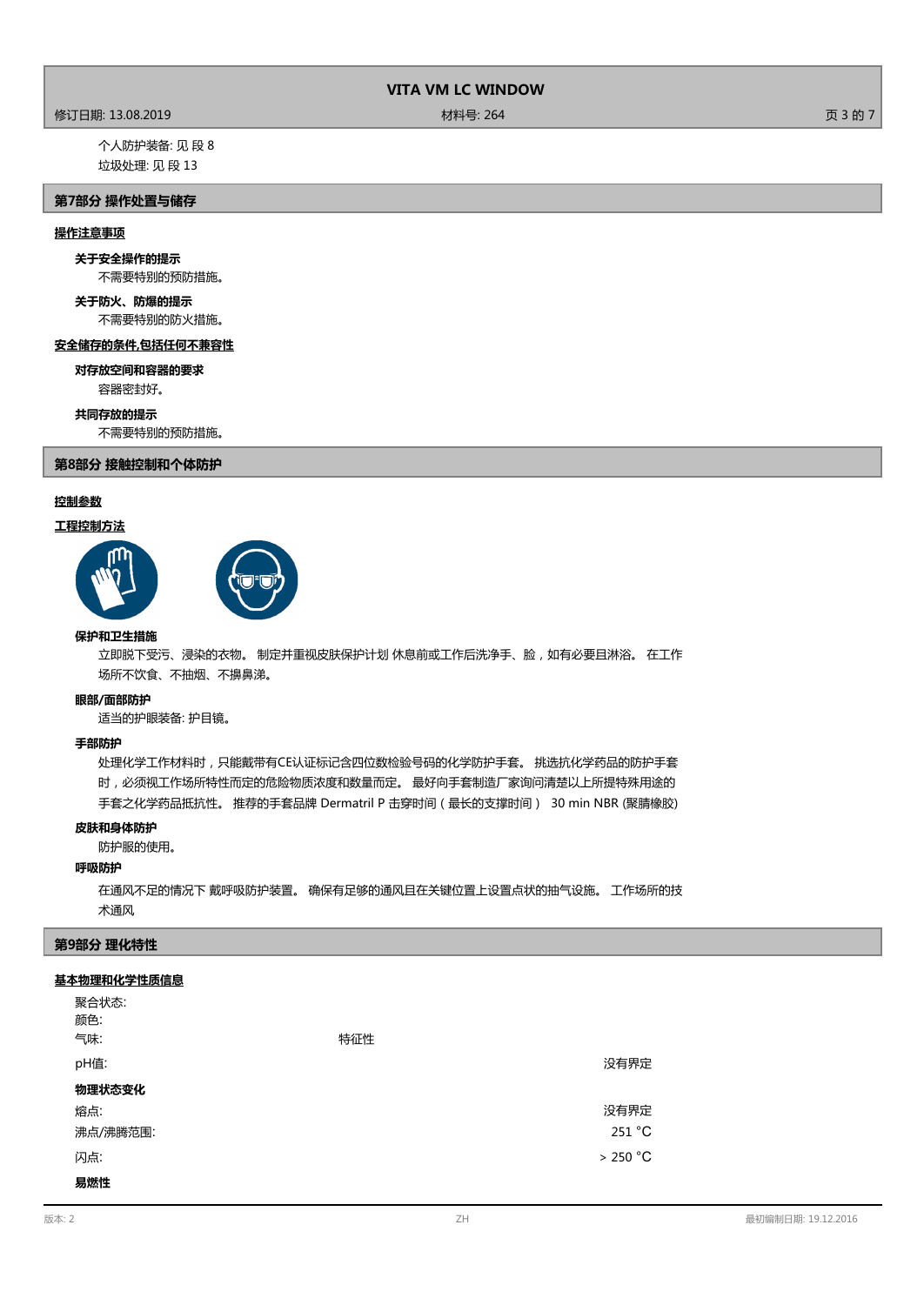| <b>VITA VM LC WINDOW</b> |                      |         |  |
|--------------------------|----------------------|---------|--|
| 修订日期: 13.08.2019         | 材料号: 264             | 页 4 的 7 |  |
| 固体:                      | 没有界定                 |         |  |
| 气体:                      | 不适用                  |         |  |
| 爆炸性特性                    |                      |         |  |
| 本产品不: 有爆炸危险的。            |                      |         |  |
| 爆炸下限:                    | 没有界定                 |         |  |
| 爆炸上限:                    | 没有界定                 |         |  |
| 自燃温度                     |                      |         |  |
| 固体:                      | 没有界定                 |         |  |
| 气体:                      | 不适用                  |         |  |
| 分解温度:                    | 没有界定                 |         |  |
| 助燃特性                     |                      |         |  |
| 不助燃。                     |                      |         |  |
| 蒸汽压力:                    | $\epsilon$ =1100 hPa |         |  |
| (在 50 °C)                |                      |         |  |
| 相对密度:                    | 没有界定                 |         |  |
| 水溶性:                     | 不                    |         |  |
| 在其它溶剂中的溶解度               |                      |         |  |
| 没有界定                     |                      |         |  |
| 辛醇/水分配系数:                | 没有界定                 |         |  |
| 相对蒸气密度:                  | 没有界定                 |         |  |
| 蒸发速率:                    | 没有界定                 |         |  |
| 其他资料或数据                  |                      |         |  |
| 固体:                      | 98,5%                |         |  |
| 第10部分 稳定性和反应性            |                      |         |  |

# **反应性**

当按规定处理和存储时无有害反应。

# **稳定性**

该产品在正常室温存储时是稳定。

# **危险反应**

无已知的危险反应。

# **避免接触的条件**

没有/没有

# **禁配物**

没有相关信息。

# **危险的分解产物**

无已知的危险分解产物。

# **第11部分 毒理学信息**

# **急性毒性**

# **急性毒性**

现有数据不符合分类标准。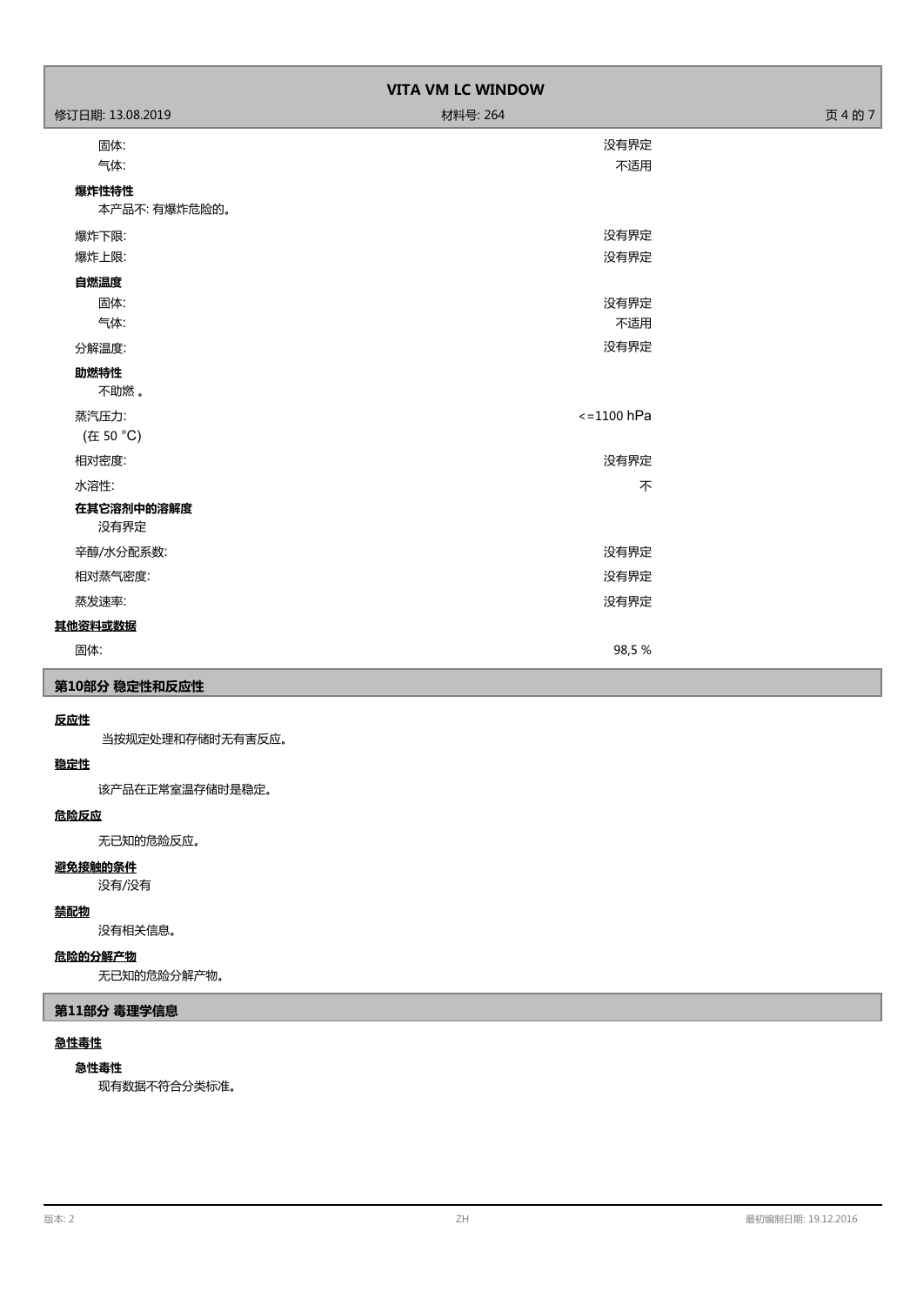# 修订日期: 13.08.2019 材料号: 264 页 5 的 7

| CAS号      | 化学品名称                             |                          |    |    |    |
|-----------|-----------------------------------|--------------------------|----|----|----|
|           | 曝光途径                              | 剂量                       | 种类 | 来源 | 方法 |
| 2867-47-2 | 2-dimethylaminoethyl methacrylate |                          |    |    |    |
|           | 口服                                | 急性毒性估计值<br>500<br>mg/kg  |    |    |    |
|           | 皮肤吸收                              | 急性毒性估计值<br>1100<br>mg/kg |    |    |    |

#### **刺激和腐蚀**

造成严重眼刺激

皮肤腐蚀∕刺激: 现有数据不符合分类标准。

# **呼吸或皮肤过敏**

# 可能导致皮肤过敏反应

(7,7,9-Trimethyl-4,13-dioxo-3,14-dioxa-5,12-diaza-hexadecan-1,16-diol-dimethacrylat (mixture of isomers); 2-dimethylaminoethyl methacrylate)

# **致癌性、生殖细胞突变性、生殖毒性**

现有数据不符合分类标准。

# **特异性靶器官系统毒性 一次接触** 现有数据不符合分类标准。

# **特异性靶器官系统毒性 反复接触**

现有数据不符合分类标准。

# **肺内吸入异物的危险**

现有数据不符合分类标准。

# **测试的补充说明**

根据(EC)第1272/2008号条例[化学品分类及标记全球协调制度],该混合物属于危险品范畴内。

#### **第12部分 生态学信息**

#### **生态毒性**

对水生生物有害并具有长期持续影响。

# **持久性和降解性**

本产品未经检验。

# **生物富集或生物积累性**

本产品未经检验。

# **土壤中的迁移性**

本产品未经检验。

# **其他有害作用**

没有相关信息。

# **其他资料**

勿使之进入地下水或水域。 勿使进入地下/泥土里。

#### **第13部分 废弃处置**

### **废弃物处置方法**

# **建议**

勿使之进入地下水或水域。 勿使进入地下/泥土里。 根据官署的规定处理废物。

# **受污染的容器和包装的处置方法**

受污染的包装如同物质材料一样处理。 废料编号和废料标识根据 EWC/AVV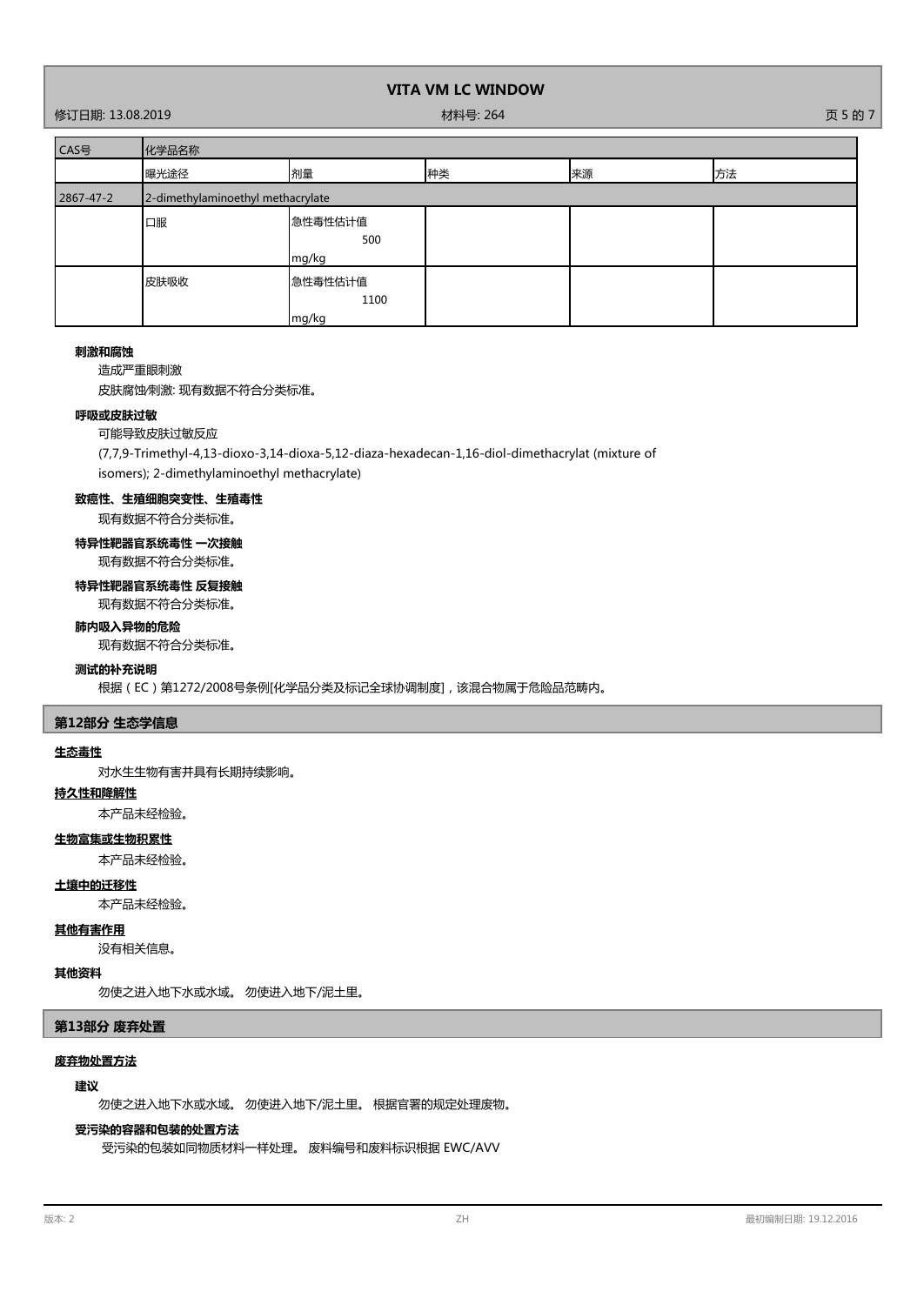修订日期: 13.08.2019 材料号: 264 页 6 的 7

# **第14部分 运输信息**

# **海运 (IMDG)**

| UN号:                  | 根据运输法规,未被分类为危险品。 |
|-----------------------|------------------|
| 联合国运输名称:              | 根据运输法规,未被分类为危险品。 |
| 联合国危险性分类:             | 根据运输法规,未被分类为危险品。 |
| 包装类别:                 | 根据运输法规,未被分类为危险品。 |
| 空运 (ICAO-TI/IATA-DGR) |                  |
| UN号:                  | 根据运输法规,未被分类为危险品。 |
| 联合国运输名称:              | 根据运输法规,未被分类为危险品。 |
| 联合国危险性分类:             | 根据运输法规,未被分类为危险品。 |
| 包装类别:                 | 根据运输法规,未被分类为危险品。 |
| 对环境的危害                |                  |
| 对环境有害的物质:             | 不                |

**使用者特殊预防措施**

没有相关信息。

# **大宗货物运输根据 MARPOL-公约 73/78 附录 II 和 IBC-Code**

不适用

# **第15部分 法规信息**

# **化学品的安全、健康和环境条例**

# **国家的规章**

聘用限制: 第2022年 第2022年 第2022年工作保护法规定的工作限制。 皮肤吸收 / 敏感化: カランチン インストリック マンクロック 导致过敏反应。

# **第16部分 其他信息**

## **缩略语和首字母缩写**

ADR: Accord européen sur le transport des marchandises dangereuses par Route (European Agreement concerning the International Carriage of Dangerous Goods by Road) IMDG: International Maritime Code for Dangerous Goods IATA: International Air Transport Association GHS: Globally Harmonized System of Classification and Labelling of Chemicals EINECS: European Inventory of Existing Commercial Chemical Substances ELINCS: European List of Notified Chemical Substances CAS: Chemical Abstracts Service LC50: Lethal concentration, 50% LD50: Lethal dose, 50% CLP: Classification, labelling and Packaging REACH: Registration, Evaluation and Authorization of Chemicals GHS: Globally Harmonised System of Classification, Labelling and Packaging of Chemicals UN: United Nations DNEL: Derived No Effect Level DMEL: Derived Minimal Effect Level PNEC: Predicted No Effect Concentration ATE: Acute toxicity estimate LL50: Lethal loading, 50% EL50: Effect loading, 50% EC50: Effective Concentration 50%